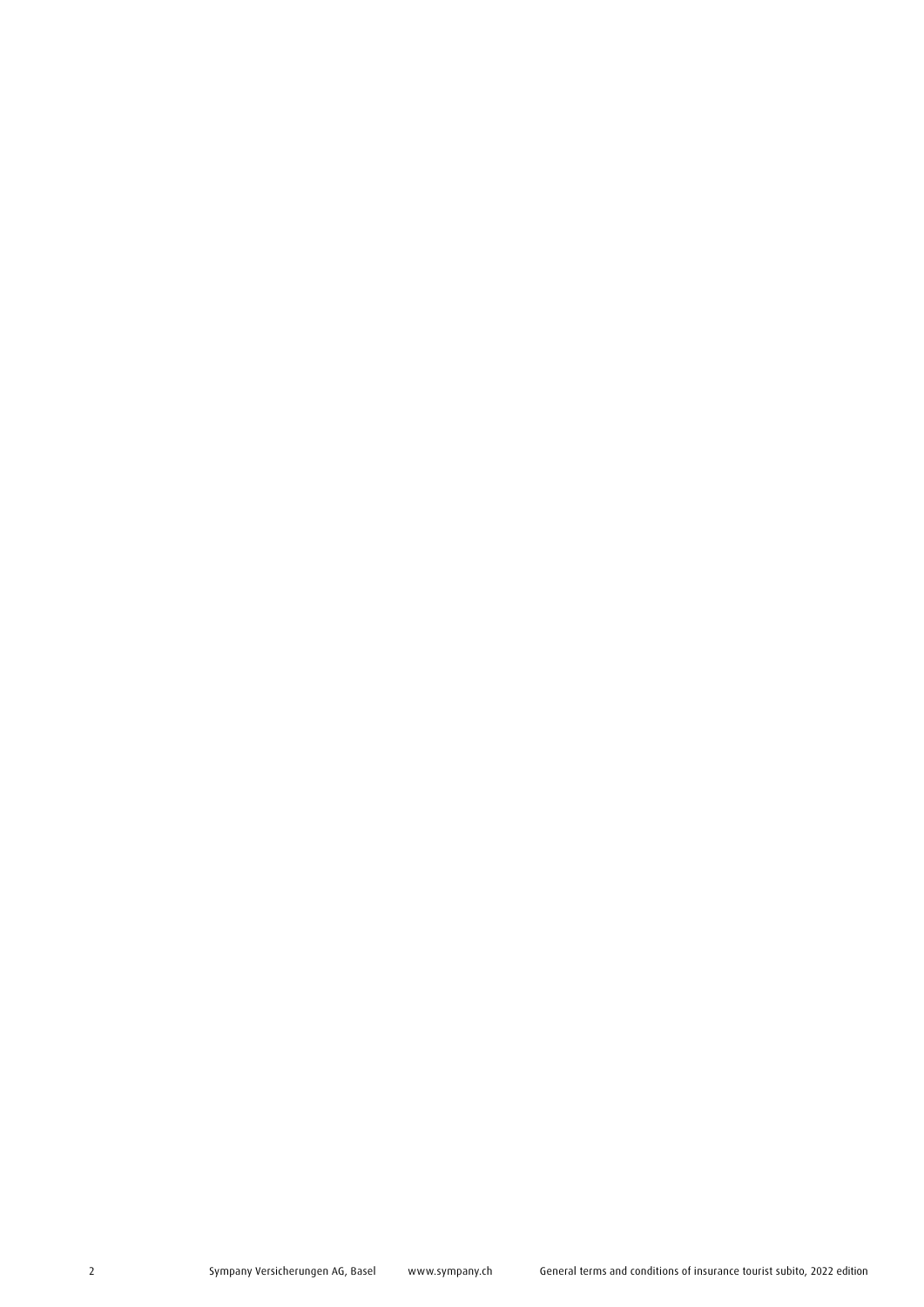# General terms and conditions of insurance (GTC) tourist subito under the Federal Insurance Contract Act (ICA)

# 2022 edition

# Contents

| $\mathbf{1}$                   | <b>Basics</b>                                                                                                             | Page 4                       |                  |
|--------------------------------|---------------------------------------------------------------------------------------------------------------------------|------------------------------|------------------|
| 1.1<br>1.2<br>1.3<br>1.4       | Insurance provider<br>Insured person<br>Purpose of the insurance<br>Law on insurance contracts                            | Page<br>Page<br>Page<br>Page | 4<br>4<br>4<br>4 |
| $\overline{2}$                 | <b>Purchase, start and duration</b>                                                                                       | Page                         | $\overline{4}$   |
| 2.1<br>2.1.1<br>2.1.2<br>2.1.3 | Insured persons<br>Persons who may be covered<br>Individuals<br><b>Families</b>                                           | Page                         | 4                |
| 2.2                            | Purchase of the insurance                                                                                                 | Page                         | 4                |
| 2.3                            | Start of the insurance                                                                                                    | Page                         | 4                |
| 2.4                            | Duration of the insurance                                                                                                 | Page                         | 4                |
| $\overline{\mathbf{3}}$        | <b>Benefits</b>                                                                                                           | Page                         | $\overline{4}$   |
| 3.1<br>3.1.1<br>3.1.2          | Scope of benefits<br>Geographical scope of benefits<br>Time limit for benefits                                            | Page                         | 4                |
| 3.2                            | Condition for the provision of benefits                                                                                   | Page                         | 4                |
| 3.3                            | Costs of medical treatment                                                                                                | Page                         | 4                |
| 3.4                            | Transport costs, search, rescue<br>and repatriation                                                                       | Page                         | 5                |
| 3.5                            | Travel to visit and additional travel costs                                                                               | Page                         | 5                |
| 3.5.1<br>3.5.2                 | Travel to visit<br>Special return travel                                                                                  |                              |                  |
| 3.6<br>3.6.1<br>3.6.2          | Cover sums<br>tourist subito 50/100<br>tourist subito 250/500                                                             | Page                         | 5                |
| 3.7<br>3.7.1<br>3.7.2<br>3.7.3 | Service benefits<br>Costs advanced to a hospital<br>Informing persons at home<br>Arranging hospital and medical contacts  | Page                         | 5                |
| 3.7.4<br>3.8<br>3.8.1<br>3.8.2 | abroad<br>Medical advice from doctors<br>Limitations of benefit<br><b>Exclusion of benefit</b><br>Restriction of benefits | Page                         | 5                |
| 3.9                            | Time-barring                                                                                                              | Page                         | 6                |
| 4                              | <b>Cost share</b>                                                                                                         | Page                         | 6                |

| 5              | Obligations in the event of a claim       | Page | $\ddot{\mathbf{6}}$ |
|----------------|-------------------------------------------|------|---------------------|
| 5.1            | Informing the 24 h emergency helpline     |      |                     |
|                | Sympany                                   | Page | 6                   |
| 5.2            | Release from the obligation of discretion | Page | 6                   |
| 5.3            | Making the claim                          | Page | 6                   |
| 5.4            | Imputation of rail or air tickets         | Page | 6                   |
| 6              | <b>Benefits provided by third parties</b> | Page | 6                   |
| 6.1            | In general                                | Page | 6                   |
| 6.2            | Multiple insurance                        | Page | 6                   |
| 6.3            | Waiver of benefits                        | Page | 6                   |
| 6.4            | Social insurance                          | Page | 6                   |
| 6.5            | Existing insurance policies               | Page | 6                   |
| 6.6            | Advance benefits and redress              | Page | 6                   |
| 6.7            | Over-insurance                            | Page | 6                   |
| $\overline{I}$ | <b>Place of jurisdiction</b>              | Page | 6                   |
|                |                                           |      |                     |
| 8              | <b>Data protection</b>                    | Page | 6                   |
|                |                                           |      |                     |
| 9              | <b>Technicalities</b>                     | Page | 7                   |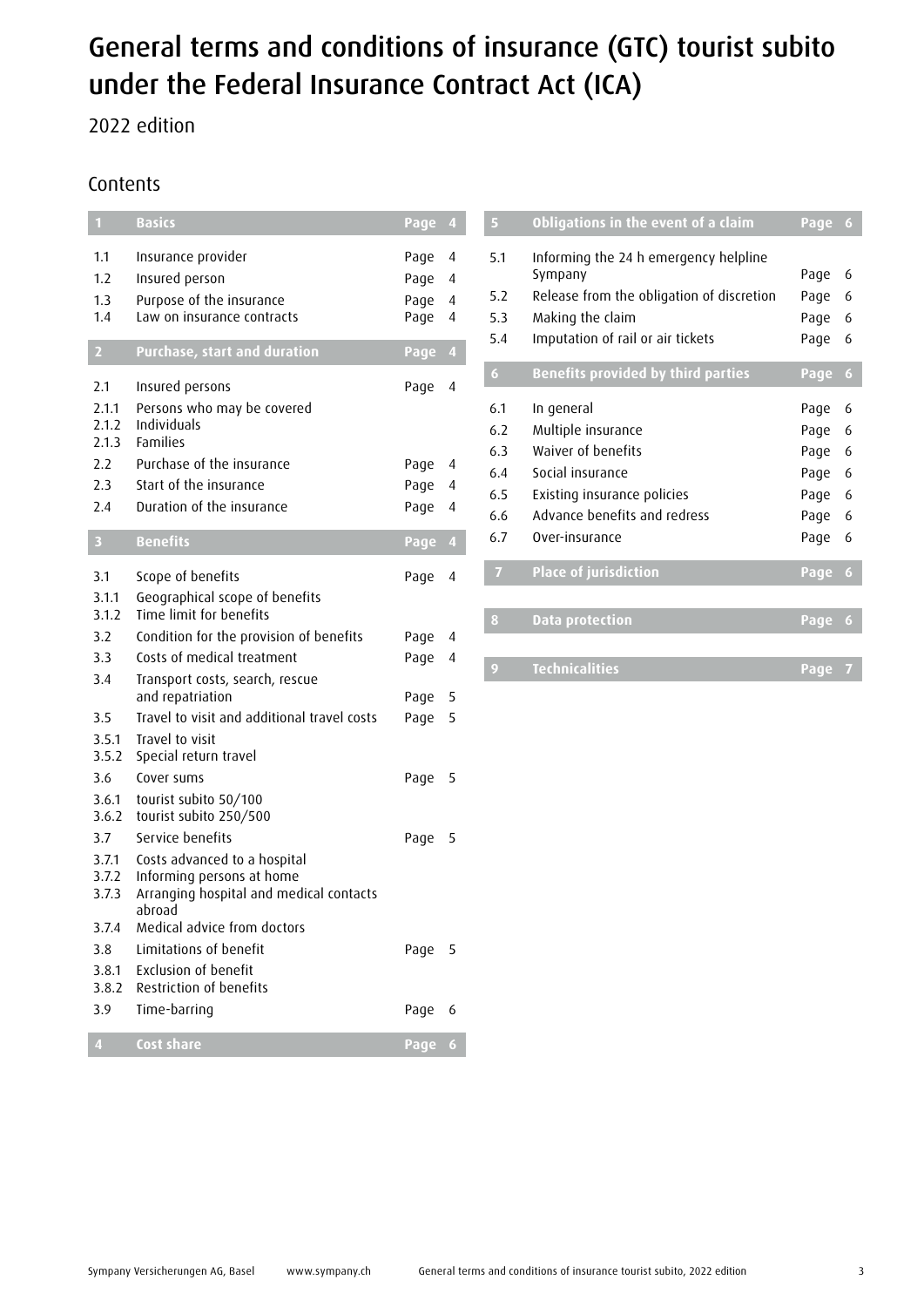# tourist subito

#### **1 Basics**

# **1.1 Insurance provider**

The insurance provider is Sympany Versicherungen AG (hereinafter referred to as the insurer).

#### **1.2 Insured person**

The insured person is the person specified in the insurance policy. The policyholder is the contracting party receiving insurance cover for himself/herself and/or for other people by concluding the insurance contract. Where reference is made to the insured person in these General terms and conditions of insurance (GTC), this should also be understood as a reference to the policyholder.

#### **1.3 Purpose of the insurance**

The insurance pays contributions towards costs which are not otherwise covered for emergency treatment in the event of illness, accident and premature birth during holiday or business travel or a stay away from home. It also provides benefits for transport, search, rescue and repatriation costs and service benefits. tourist subito is a type of indemnity insurance. In the event of entitlement to the benefit, the insurer will pay the insured person the due benefit costs, taking into account any excesses, limits and/or other contractually agreed maximum amounts.

#### **1.4 Law on insurance contracts**

Save where otherwise stipulated in these contractual terms and conditions, the provisions of the Federal Law on the Insurance Contract of 2 April 1908 shall apply.

#### **2 Purchase, start and duration**

#### **2.1 Insured persons**

#### 2.1.1 Persons who may be covered

The insurance contract is open to all persons who have a health care insurance in Switzerland, without limitation as to age.

#### 2.1.2 Individuals

The insured person is the person listed upon sign-up

# 2.1.3 Families

The insurance covers the insured person named in the application, as well as his/her spouse/life partner and his/her children up to the age of 25 living in the same household as the insured person.

# **2.2 Purchase of the insurance**

a) Purchase via payment slip

The insurance is purchased by completing the payment slip correctly and in full and by paying the full premium for the desired insurance cover by means of a postal giro or bank transfer. The payment slip constitutes the policy. The receipt must be kept by the insured persons.

# b) Conclusion of the contract carried out digitally

The insurance contract is concluded digitally, by correctly filling in the fields on the tourist subito web page and by paying the premium for the desired insurance cover in full. The confirmation of conclusion is automatically triggered by the online payment and is sent by e-mail. The e-mail constitutes the policy.

#### **2.3 Start of the insurance**

Upon successful purchase of the insurance, the insurance cover shall commence on the date indicated upon sign-up.

- a) In the case that the contract is concluded by payment slip, at the earliest on the date of the postmark or the date of the bank credit note to the insurer. If the insurance start date is not indicated on the payment slip, the date of the postmark or the date of the bank credit note shall be deemed to be the date on which the insurance cover starts,
- b) In the case that the contract is concluded online, the insurance can be taken out from the day the application was made at the earliest.

#### **2.4 Duration of the insurance**

The insurance can be taken out for the period stated in the tariff, subject to a maximum of 365 days. The duration of the insurance and the desired scope are to be indicated upon sign-up and must correspond to the amount paid in. If the premium paid does not correspond to the requested scope of insurance, in the event of a claim the duration of the insurance shall be shortened in proportion to the difference between the stipulated premium and the amount actually paid in. The insurance start date remains the date stated by the policyholder upon sign-up.

#### **3 Benefits**

#### **3.1 Scope of benefits**

#### 3.1.1 Geographical scope of benefits

The insurance applies to emergency treatment outside the canton of residence in Switzerland and in other countries worldwide.

#### 3.1.2 Time limit for benefits

The benefits are provided only during the period for which repatriation is not possible for medical reasons. The obligation to provide benefits in respect of illnesses and accidents which occurred during the period of insurance lapses in all cases no later than 91 days after the expiry date of the insurance.

# **3.2 Condition for the provision of benefits**

Benefits are only paid if the treatment is appropriate and necessary for medical reasons and is provided by persons who have the necessary authorisation to do so.

# **3.3 Costs of medical treatment**

The insurance pays benefits to cover treatment costs for such outpatient or inpatient treatment as may be necessary in an emergency, on a subsidiary basis to the compulsory health care insurance scheme under KVG, accident insurance under UVG and any supplementary insurance policies taken out with the Insurance. Illness, accident and premature birth are all covered at the habitual local or contractually agreed rates. The birth is deemed to be premature if it occurs unexpectedly and more than six weeks before the medically attested birth date. The statutory cost contribution applicable in Switzerland is not insured.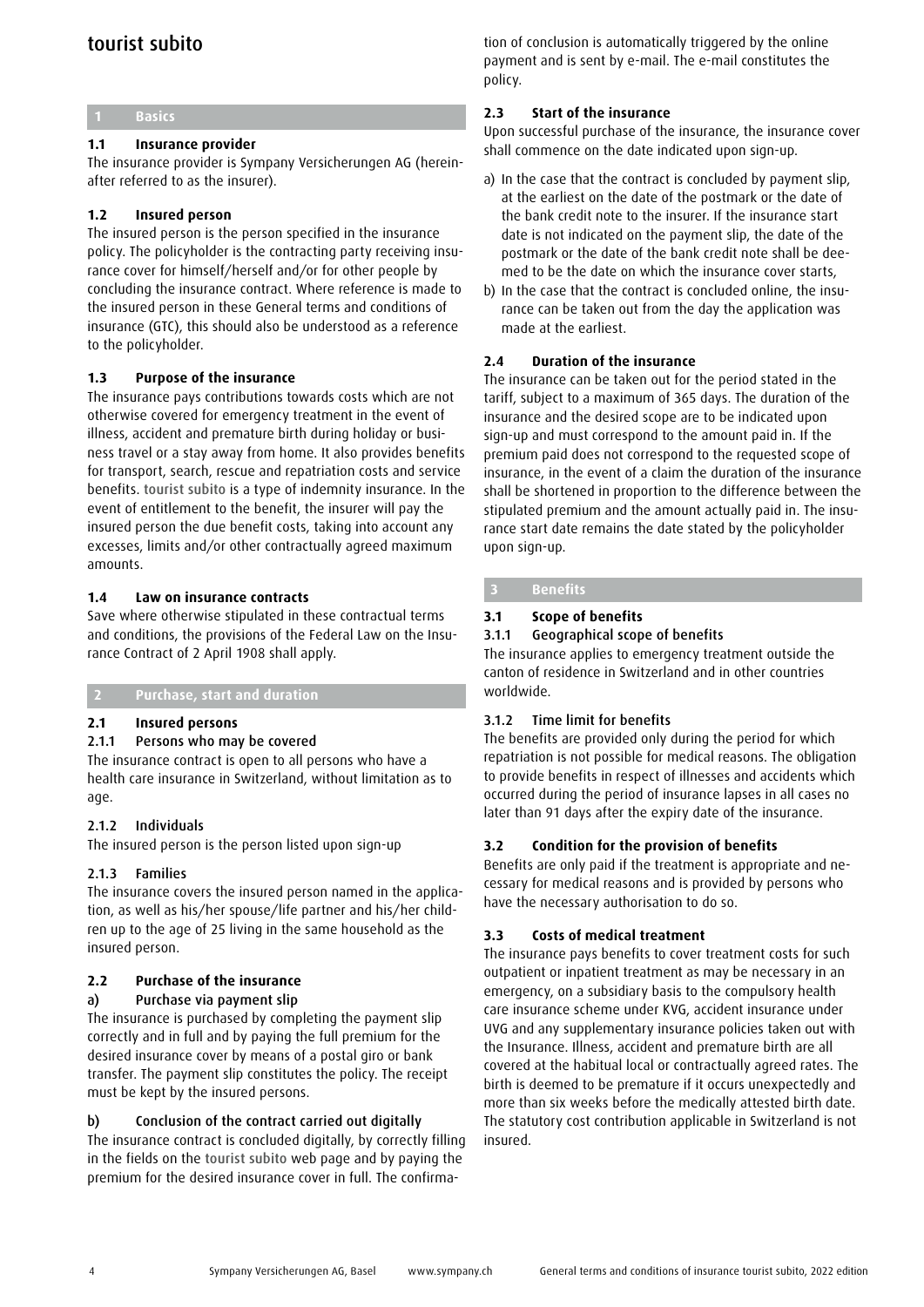#### **3.4 Transport costs, search, rescue and repatriation**

If an insured person falls seriously ill, suffers a serious accident or dies, the insurer – based on a medical finding – provides the following benefits organised by the Sympany 24-hour emergency helpline and pays the costs of:

- a) medically necessary rescue actions and emergency transport by an appropriate means of transport to the nearest suitable place of treatment;
- b) search actions which are undertaken with a view to the rescue or recovery of the insured person and rescue actions up to a total cost of CHF 20,000 per insured person;
- c) in the event of medical necessity, return transport of the insured person who falls ill or suffers an accident to a suitable hospital in the canton of residence for hospital treatment;
- d) return transport of a deceased person to the previous place of residence in Switzerland.

# **3.5 Travel to visit and additional travel costs**

#### 3.5.1 Travel to visit

If an insured person falls seriously ill or suffers a serious accident abroad and must be admitted to hospital for more than 7 days, the insurer organises and pays for travel for a person close to the insured person to visit the latter in hospital (first class rail, economy class air).

# 3.5.2 Special return travel

If an insured person has to be transported back in a medical emergency from abroad to a suitable hospital in the canton of residence for treatment as an inpatient, the Sympany 24-hour emergency helpline organises special return travel for members of family who are insured or for a person close to the victim. The additional costs incurred are covered. If an insured person falls ill or suffers an accident and is unable to begin the planned return journey because of the stay in hospital, the Sympany 24-hour emergency helpline will organise the special return journey for the insured person, for insured members of family travelling with him or her or for a person close to him or her. The additional costs incurred will be covered.

# **3.6 Cover sums**

The following variants are available:

#### 3.6.1 tourist subito 50/100

The cover sum for all benefits amounts to a total of CHF 50,000 per insured person, subject to a maximum of CHF 100,000 per insured family.

#### 3.6.2 tourist subito 250/500

The cover sum for all benefits amounts to a total of CHF 250,000 per insured person, subject to a maximum of CHF 500,000 per insured family.

#### **3.7 Service benefits**

# 3.7.1 Costs advanced to a hospital

If an insured person has to be hospitalised abroad, the insurer will, if necessary, pay an advance of up to CHF 20,000 towards the hospital costs. If a part of the sum paid in advance is not covered by the existing insurance, it will be billed to the insured person. The amount claimed in this way must be refunded within 30 days.

#### 3.7.2 Informing persons at home

If the Sympany 24-hour emergency helpline organises measures, it notifies members of family of the insured person of the circumstances and the action taken.

#### 3.7.3 Arranging hospital and medical contacts abroad

If necessary, the Sympany 24-hour emergency helpline shall arrange for the insured person to visit a doctor's surgery or a hospital in the vicinity of where he/she is staying. Should issues affecting communication arise, the 24-hour emergency helpline shall provide interpreting assistance.

#### 3.7.4 Medical advice from doctors

If an insured person requires medical assistance while travelling and this cannot be provided where he/she is staying, the doctors at the Sympany 24-hour emergency helpline shall provide medical advice. This consultation is intended to offer advice only and should in no way be considered a diagnosis.

#### **3.8 Limitations of benefit**

#### 3.8.1 Exclusion of benefit

No entitlement to insurance benefit exists:

- a) for illnesses and consequences of accidents in respect of which medical treatment was not completed one year before the insurance was taken out;
- b) if the insured person travelled abroad for the purpose of treatment, care or childbirth;
- c) for illnesses and sequels of accidents which were excluded from cover under a health or accident insurance existing for the insured person;
- d) if the Sympany 24-hour emergency helpline has not given prior approval for search operations, repatriation, trips by family members for visits or special return journeys. However, benefit reductions shall not be applied to situations in which the insured person is not at fault or where the insured person can prove that the breach of contract in no way precipitated the event or affected the scope of benefits covered by the insurer;
- e) if the insured person is involved in acts of war, unrest and similar events and during non-domestic military service;
- f) in the case of illness and accident as a consequence of warlike events which broke out more than 14 days previously;
- g) in the case of illness and accident consequent upon active participation in punishable actions, fights and other acts of violence;
- h) if the illness or accident was caused by gross negligence, in particular by the misuse of alcoholic beverages, pharmaceutical substances or other drugs;
- i) in the case of health damage caused by a hazardous venture, i.e. if the insured person exposes him- or herself to a risk without taking or being able to take precautionary measures which may reduce the risk to a reasonable extent. Actions taken to rescue other persons are excluded. In particular, the practice of high-risk sports shall be considered a risk within the meaning of this provision. Other activities with comparable risk shall also be deemed to be risky. The insurer shall maintain a list of all sports considered to be dangerous. The list is not exhaustive and can b e accessed by the insured person at any time;
- j) if the health damage was caused deliberately, including as a consequence of suicide, attempted suicide or self-inflicted injury. If the emergency transport for repatriation is ren-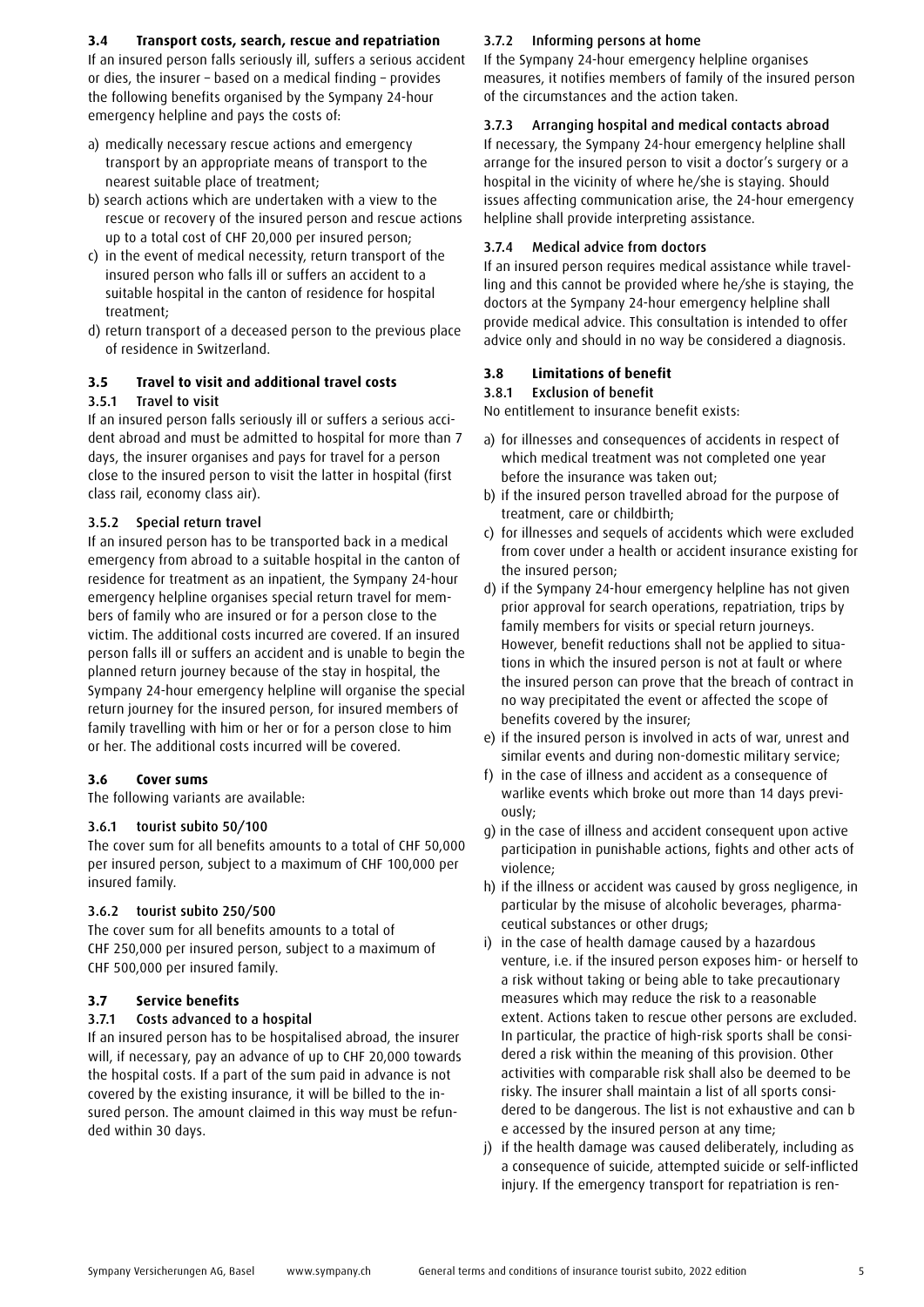dered impossible by strike, unrest, major industrial damage, radioactivity, natural disasters, epidemic illnesses, force majeure or other similar causes, its organisation and implementation cannot be demanded.

# 3.8.2 Restriction of benefits

If bills are manifestly exaggerated, the insurer may reduce the benefits provided accordingly or make payment conditional upon an assignment of the claim to a reduction.

# **3 Time-barring**

The insured person's entitlement to benefits from the insurer expires within five years after the occurrence of the circumstance that gave rise to the insurer's liability to pay benefits.

For contracts concluded after 1 January 2022, a limitation period of five years applies with respect to the liabilities of the insured per-son. For contracts concluded before 1 January 2022, a limitation period of two years applies with respect to the liabilities of the insured person.

# **4 Cost share**

No cost share is charged on tourist subito benefits.

# **5 Obligations in the event of a claim**

**5.1 Informing the 24 h emergency helpline Sympany** In the event of sudden illness, accident and premature birth at home or abroad which necessitate hospitalisation or assistance measures, the Sympany 24-hour emergency helpline must in all cases be notified without delay.

# **5.2 Release from the obligation of discretion**

The insured person releases the treating physicians and other medical personnel and insurers from the obligation of secrecy in relation to Sympany 24-hour emergency helpline or to the insurer.

# **5.3 Making the claim**

The insured person must submit his/her claim to the insurer immediately, providing all relevant information together with the necessary medical and administrative particulars. Only detailed original bills are accepted. If the details given on the bill are inadequate and if supplementary information is not made available on request the benefits will be determined at the insurer's discretion.

# **5.4 Imputation of rail or air tickets**

The claimant must forward unused rail or air tickets to the insurer without being called upon to do so. Where tickets which cannot be used have been sold or reimbursed by third parties, the compensation received will be imputed against the insurance benefits. In the event of failure to comply with this obligation, the insurer may claim back an amount determined at the insurer's discretion from the insured person or offset this amount against the entitlement to benefit.

# **6 Benefits provided by third parties**

# **6.1 In general**

If a third party is liable by law, or by reason of culpable action, for the notified case of illness or accident, the insurer is under no liability to provide benefits or shall do so at most for the part which is not otherwise covered.

# **6.2 Multiple insurance**

Where several insurers are required to provide benefits, a calculation is made to determine how much each insurer would have been required to pay if sole responsibility had been vested in that insurer. This shall apply even if the obligation of the other insurers to provide benefits is only subsidiary. The compensation payable under these GTC is limited to that part of the overall insured sum which is equivalent to such cover.

# **6.3 Waiver of benefits**

Where insured persons waive in whole or in part benefits from third parties without the consent of the insurer, the obligation to provide benefits pursuant to these GTC shall lapse. The capitalisation of a claim to benefit shall likewise be regarded as a waiver.

# **6.4 Social insurance**

No benefits which are charged to social insurance schemes (KV, UV, IV, MV, AHV, AVI, etc.) are payable. The benefit claim must be notified to the appropriate social insurance. If an insured person does not have a valid compulsory health care insurance under KVG, benefits will be provided by the insurer as though such cover had existed.

# **6.5 Existing insurance policies**

Other supplementary insurance policies shall take priority over benefits under tourist subito.

# **6.6 Advance benefits and redress**

Advance benefits in relation to third parties other than the social insurance schemes may be provided. A condition is that the insured person must have unsuccessfully taken all reasonable steps to enforce his or her claims and that he or she assigns claims on third parties to the insurer in the amount of the benefits provided.

# **6.7 Over-insurance**

The insured persons must not make any profit on the benefits provided under these GTC, having regard to the benefits provided by third parties. In the event of over-insurance, the benefits will be reduced accordingly.

# **7 Place of jurisdiction**

In the event of disputes arising from this insurance, the complainant may choose to bring the matter before the court at their place of residence in Switzerland or at the registered office of the insurer.

# **8 Data protection**

Data about insured persons is processed in accordance with applicable data protection law, particularly in accordance with the applicable provisions of the Federal Data Protection Act (FADP). In the course of this, Sympany Versicherungen AG treats the category of data requiring special protection, e.g. health data, in accordance with the aforementioned Federal Data Protection Act. If data processing is entrusted to a third party, the insurer shall ensure that data is processed only as it would be by itself. The insurer only collects and processes data required for the purpose of processing the insurance contract as per the Federal Law on Insurance Contracts (ICA) (e.g. personal details, health information, verification of information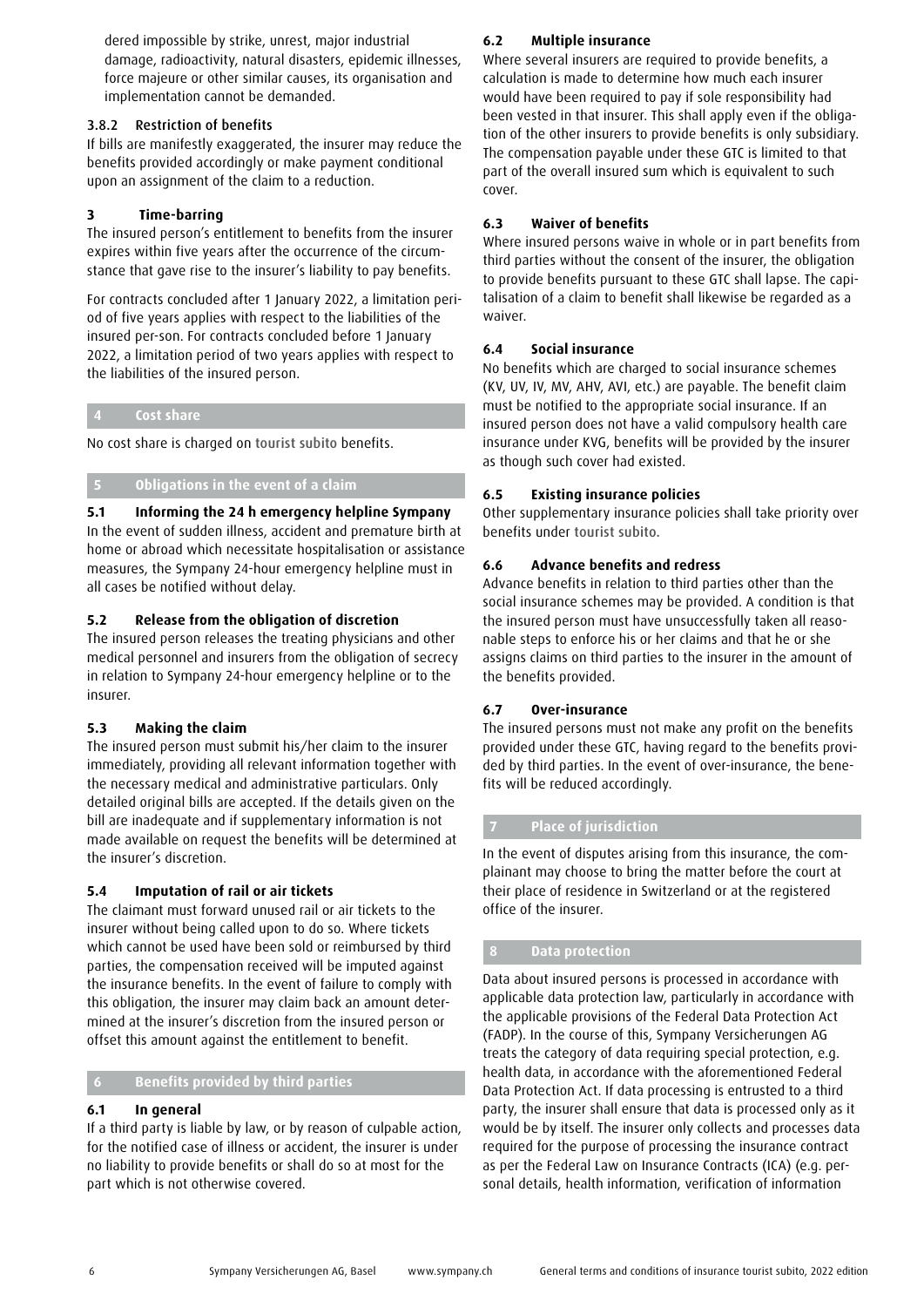provided in the application, debt collection, claim processing). The insurer treats the information obtained as completely confidential.

The insurer forwards data to third parties only if the disclosure is directly related to the implementation of the contract. In other cases, the insurer provides information only with the consent of the insured person.

The insurer shall store the data carefully and take appropriate technical and organisational measures to prevent unauthorised access to the data. Detailed information on data protection can be found online at www.sympany.ch/data-protection

# **9 Technicalities**

The German version of these GTC is the original version. The French, Italian, and English versions are translations. In case of any discrepancies regarding their content, the German version is authoritative.